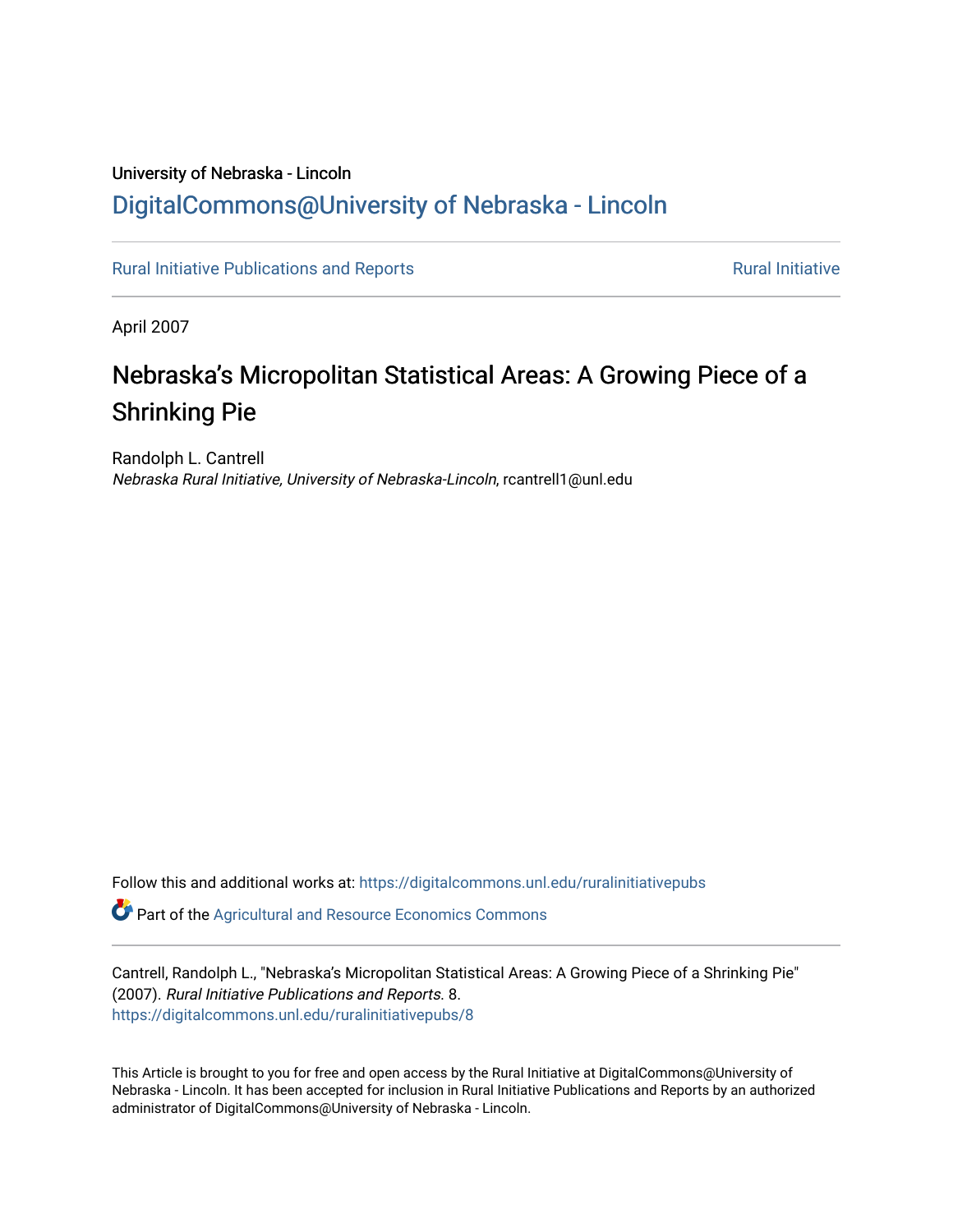

# **Business in Nebraska**

VOLUME 62 NO. 686 PRESENTED BY THE UNL BUREAU OF BUSINESS RESEARCH (BBR) APRIL 2007

# Nebraska's Micropolitan Statistical Areas: A Growing Piece of a Shrinking Pie

*By Dr. Randy Cantrell, University of Nebraska Rural Initiative* 



hey have been called "urban islands in a shortgrass sea" (Popper and Popper, 1986) and "middle places" (Swanson, 2007). They are the small urban centers that dot the Great Plains and are home to

an important share of the region's non-metropolitan population and economic activity. Compared to the much larger metropolitan centers such as Omaha and Lincoln, they may appear to be minor players in the state's social and economic landscape—but that would underestimate their role. Individually they anchor the regional "pillars of growth" identified by Thompson (Thompson et al., 2007), and collectively they play a determining role in the trends that are shaping the future of the state. They are economic centers worthy of examination in their own right.

In this analysis, we will look at recent and long-term trends found in those small Nebraska cities that have been identified by the federal government as micropolitan statistical areas and compare their demographic and economic performance to their metropolitan counterparts.

# **Metropolitan and Micropolitan Regions**



ince they first appeared in the U.S. Census of 1950, metropolitan statistical areas (MSAs) have become familiar to consumers of federal statistics. The general concept behind the creation of the MSA

is that of an area containing a recognized population nucleus and adjacent communities that have a high

degree of integration with that nucleus. The purpose of defining such areas is to provide nationally consistent definitions for collecting, tabulating, and publishing federal statistics. Beyond that purpose, the MSA has found favor among policy makers for the implementation and administration of a variety of non-statistical federal programs.

While MSAs are best known for their role in the tabulation of Census data, they are actually defined by the Federal Office of Management and Budget (OMB). While OMB expresses concern over (and cautions against) the use of MSAs for any purpose other than statistical tabulation, they also recognize how valuable the concept has been for its intended function. With that in mind, the concept was expanded in 2003 to include smaller urban concentrations and their closely integrated neighbors. These newly defined areas are generically known as "micropolitan areas."

Collectively titled "core-based statistical areas" (CBSA), metropolitan and micropolitan areas essentially differ only in the size of the core city or urban area that anchors them. Where metropolitan areas have a core area of 50,000 or more residents, micropolitan areas are required to have a core of only 10,000.

The current definition of a CBSA includes a central county (or counties) and one or more outlying counties. Specifically, the central county or counties of a micropolitan CBSA are those counties that: (a) have at least 50 percent of their population in urban areas of at least 10,000 population; or (b) have within their bound-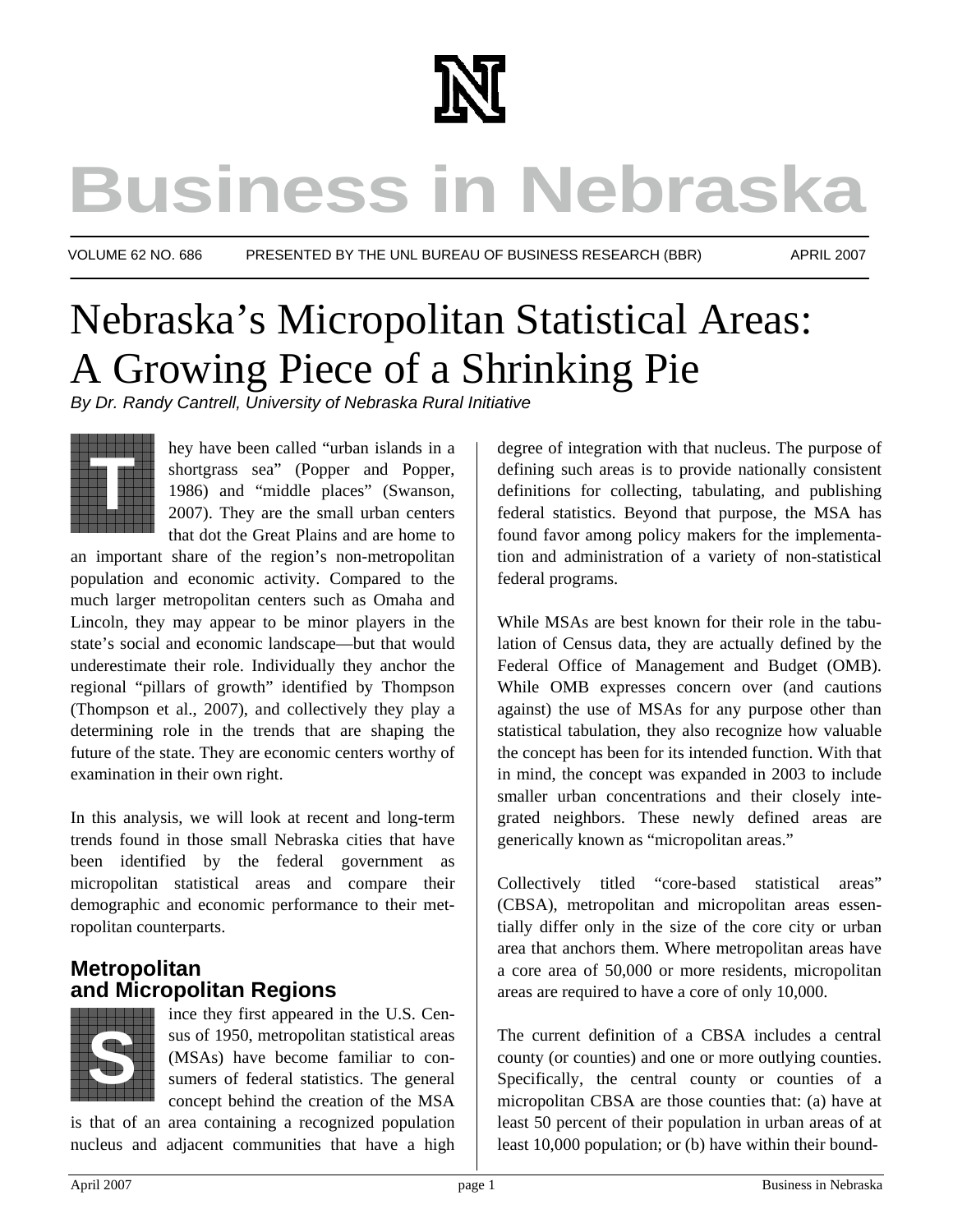

aries a population of at least 5,000 located in a single urban area of at least 10,000 population (OMB, 2000).

A county qualifies as an outlying county of a CBSA if it meets the following commuting requirements: (a) at least 25 percent of the employed residents of the county work in the central county or counties of the CBSA; or (b) at least 25 percent of the employment in the county is accounted for by workers who reside in the central county or counties of the CBSA (OMB, 2000).

# **CBSA Counties in Nebraska**



ebraska is currently home to three metropolitan areas based around the core cities of Omaha, Lincoln, and Sioux City, Iowa. (CBSAs can cross state lines if commuting patterns so define them.) The politan areas based around the core cities<br>of Omaha, Lincoln, and Sioux City,<br>Iowa. (CBSAs can cross state lines if<br>commuting patterns so define them.) The

degree to which these counties have come to dominate the demographic and economic landscape of Nebraska is well known and reflects metropolitan dominance nationally. Less well understood is the importance of the role played by Nebraska's ten micropolitan areas and the 20 counties with which they are associated.

As currently defined, micropolitan areas in Nebraska are based around the core cities of Beatrice, Columbus, Fremont, Grand Island, Hastings, Kearney, Lexington, Norfolk, North Platte, and Scottsbluff. Together, these ten CBSAs are home to approximately 23% of all Nebraskans and 53% of all non-metropolitan Nebraskans (Bureau of the Census, 2007).

## **Population**



ince 1950, the proportion of the Nebraska population residing in the state's current nine metropolitan counties has increased 20% (from 37.2% to 57.2%). During the same period, the

proportion of the population residing in the current 20 micropolitan counties has declined 1% (from 24% to 23%). This decline has resulted primarily from population losses in the micropolitan outlying counties.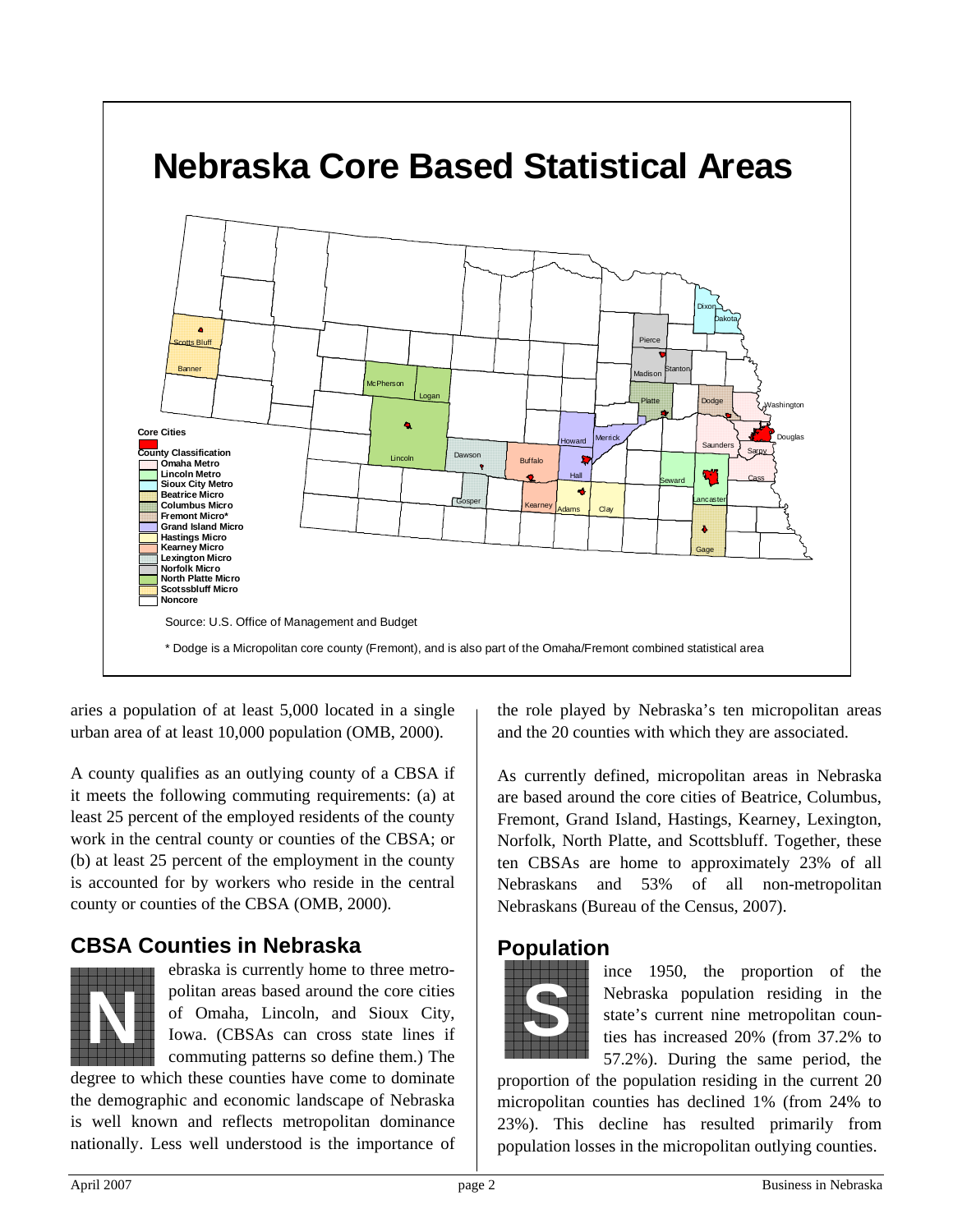

For the ten micropolitan core counties the total proportion of the state population has seen a slight increase (0.2%) to 20.2%. This is slightly below the 21.1% of the state population that resided in the micropolitan core counties at their proportional height in 1980.

Still the micropolitan counties have fared much better than the state's 64 non-CBSA counties, which have seen their proportion of the total state population decline nearly 19% in the last 55 years (from 39% to 20%).

In terms of total population, between 1950 and 2006, the ten micropolitan core counties grew 34.4%, slightly faster than the overall growth of the state (33.4%). During the same period, the much smaller micropolitan outlying counties lost 13.3% of their population, a much smaller decline than that seen in the 64 non-CBSA counties (-31.1%).

#### **Table 1—Change in Total Population 1950 – 2006**

| Area (# Counties)            | Population<br>2006 | % Change<br>1950-2006 |
|------------------------------|--------------------|-----------------------|
| Nebraska (93)                | 1,768,331          | 33.4                  |
| Metro Core (2)               | 759,138            | 89.4                  |
| Metro Outlying (7)           | 252,580            | 171.1                 |
| Micro Core (10)              | 356,900            | 34.4                  |
| Micro Outlying (10)          | 46,096             | $-13.3$               |
| Non-CBSA (64)                | 353,617            | $-31.1$               |
| Source: Bureau of the Census |                    |                       |

# **Micropolitan Economies**



hile more or less holding their own in terms of the relative size of their populations, micropolitan counties are of increasing importance with regard to their position in non-metropolitan

regions of Nebraska. By 2004 - 2005 (the last years for which economic data are available), the 20 counties currently defined as micropolitan represented not only 53% of Nebraska's non-metropolitan population, but also 53% of non-metropolitan total personal income, 58% of all non-metropolitan wage and salary jobs, and 60% of all non-metropolitan wage and salary income.

Since the year 2000, despite uneven performance among the ten micropolitan regions, micropolitan counties have demonstrated the ability to outperform Nebraska's nine metropolitan counties in terms of growth in wage and salary jobs, wage and salary disbursements, total personal income, and average income per wage and salary job.

In fact, only the Lexington micropolitan area failed to outperform the metropolitan average on at least one of these indicators.

To be sure, a large part of non-metropolitan Nebraska's economic success during this time period is attributable to an exceptional year for agriculture in 2004. Relatively robust economic activity in micropolitan areas,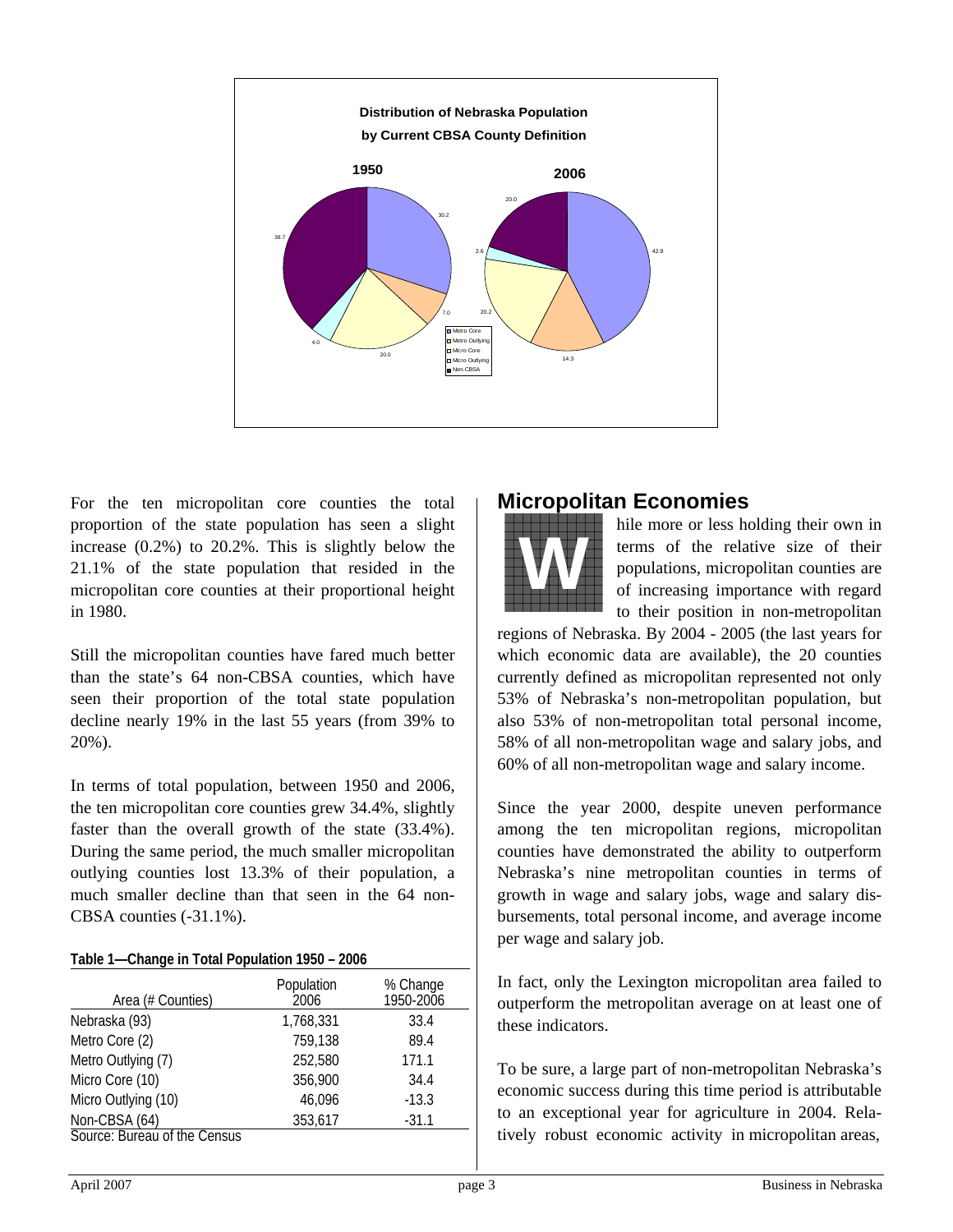#### **Table 2—Growth in Economic Indicators 2000 - 2004/2005**

|                           | % Change      |                      |                      |                 |
|---------------------------|---------------|----------------------|----------------------|-----------------|
|                           | Wage & Salary | Total                | Average              | Total           |
|                           | Jobs          | Wage & Salary Income | Wage & Salary Income | Personal Income |
| Metro/Micro Area          | (2004)        | (2005)               | (2005)               | (2005)          |
| Nebraska                  | 0.7           | 19.6                 | 13.9                 | 19.4            |
| Metropolitan Total        | 0.6           | 18.5                 | 13.1                 | 18.9            |
| Non-Metropolitan Total    | 0.8           | 22.0                 | 15.8                 | 20.3            |
| Micropolitan Total        | 1.0           | 20.5                 | 14.1                 | 18.8            |
| <b>Beatrice Micro</b>     | 1.5           | 22.3                 | 14.7                 | 22.3            |
| Columbus Micro            | -4.5          | 13.2                 | 14.0                 | 14.3            |
| <b>Fremont Micro</b>      | $-1.5$        | 12.5                 | 16.9                 | 13.6            |
| <b>Grand Island Micro</b> | $-1.2$        | 19.5                 | 13.4                 | 20.9            |
| <b>Hastings Micro</b>     | $-3.6$        | 13.4                 | 15.7                 | 14.2            |
| Kearney Micro             | 4.7           | 30.4                 | 14.9                 | 23.3            |
| Lexington Micro           | $-3.3$        | 13.0                 | 9.9                  | 13.8            |
| Norfolk Micro             | 6.6           | 25.7                 | 11.6                 | 23.1            |
| North Platte Micro        | 5.7           | 25.1                 | 16.9                 | 20.6            |
| <b>Scottsbluff Micro</b>  | 3.0           | 23.3                 | 10.4                 | 16.6            |

**Outperformed metropolitan average** 

Source: Bureau of Economic Analysis

and especially in the micropolitan core counties, however, also has been an important contributing factor

## **Regional Importance**



ecause micropolitan core counties account for only ten of Nebraska's 84 non-metropolitan counties, one might tend to see them as more or less freestanding centers of urban activity,

surrounded by an expansive sea of farms.

In reality, these centers anchor a diverse set of regional economies. In that role, the businesses in Nebraska's micropolitan core counties provide a significant income source for many of their neighbors.

Economic activity in the micropolitan core counties is of special importance to their outlying micropolitan neighbors. As a result of the commuting labor force that defines the outlying counties, they are able to capture wage and salary income dollars far in excess of what their own county economies generate.

According to the Bureau of Economic Analysis (2004), micropolitan core counties export between 2% and 16% of the wage and salary dollars that they produce in the form of money paid to commuters (or remote location employees) residing in other counties. Micropolitan outlying counties, on the other hand, import wage and salary dollars from 9% to as much as 66% in excess of what their own economies produce.

This transfer of wage and salary income through commuting is extremely important for both micropolitan and metropolitan outlying counties and indicates a twoway relationship in which commuters provide vital additions to the labor force of core counties in return for that additional income. These may not be the booming suburbs of Omaha, but micropolitan commuters make an undeniably important contribution to the economic vitality of non-metropolitan Nebraska.

Another 26 counties are adjacent to the micropolitan core county (and not adjacent to a metropolitan core county), but do not achieve the 25% commuting rate required to be included in the CBSA. These counties also benefit from the capture of wage and salary dollars through commuting. Two of those counties (Box Butte and Phelps) were themselves exporters of wage and salary dollars. The remaining 24 captured wage and salary dollars 16% in excess of what their local economies produced (up from 13% in 1995). Eleven of those counties saw benefits of 20% or more.

The benefits of proximity to micropolitan core cities have not been sufficient to stem population decline. The 26 non-micropolitan adjacent counties saw their total population decline 31.1% between 1950 and 2004; only four of those counties (Colfax, Hamilton, Keith, and Phelps) actually grew during that period. These losses were only marginally better than the 36.5% population decline seen in the 35 Nebraska counties that were adjacent to neither a micropolitan nor a metropolitan core county.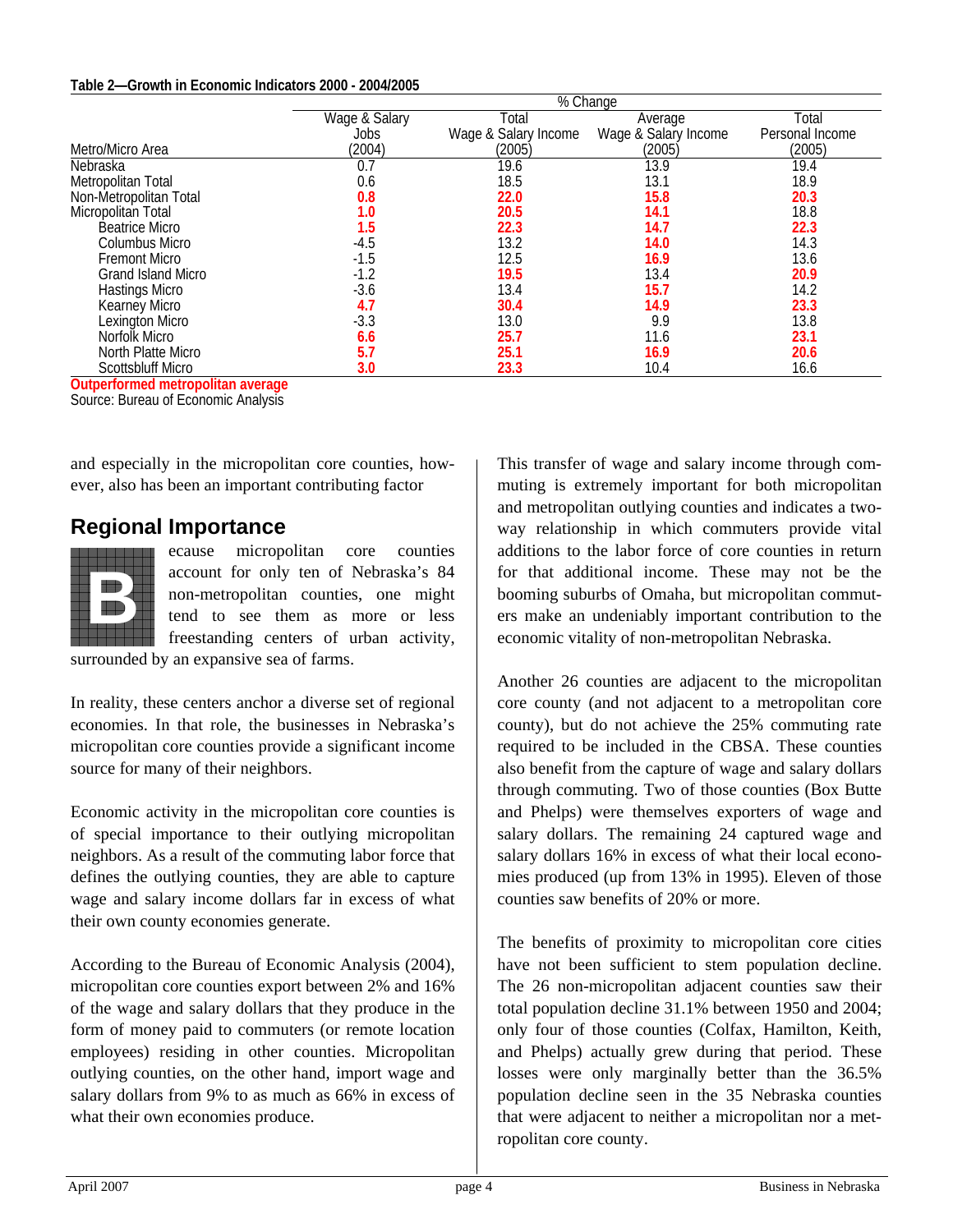# **Conclusion**



ebraska's economy has been dominated by Omaha and, to a lesser degree, Lincoln for decades. There is no doubt that the metro share of the economy is growing, driven in large part by suburban growth. Meanwhile the non-metropolitan

areas are declining. The only real exception to this pattern is found in the ten micropolitan core counties. From a rural development perspective, that exception is encouraging but also tenuous.

If one thinks of the state as a market, the ten micropolitan core counties have more or less held their market share of population, earnings, and total income over the last fifty years. At the same time the metropolitan core and suburbs have been gaining share essentially at the expense of the most rural portions of the state. As the total non-metropolitan pie shrinks, the portion of that pie belonging to the micropolitan core counties grows by default.

Today, Nebraska's micropolitan core counties play a role in the non-metropolitan economy that is analogous to that played by metropolitan core cities for the state as a whole. Individually, or even collectively, none demonstrate the near hegemony of Omaha. Still, their distribution across Nebraska makes them critical players in the social and economic future of the state. These core counties provide the focus for many of the growth industries identified as economic pillars for rural Nebraska, including manufacturing, trucking, professional services, information, and tourism (Thompson, et al., 2006).

Statistical monitoring of micropolitan influence and change is worthy of similar attention to that given Nebraska's metropolitan centers, but it is also important to recall that these micropolitan areas are in many ways unique regions. These micropolitan areas often follow very specialized developmental paths. It may prove tempting to consider them as a class for programmatic or administrative purposes. Policymakers would be well advised to heed the advice of the Office of Management and Budget that created them and avoid that temptation and instead tailor programs and investments to fit a specific regional context.

#### **References**

Bureau of Economic Analysis, *State and Local Area Personal Income*, 2004.

Bureau of Economic Analysis, *Personal Income for Metropolitan Areas, 2005*.

Thompson, Eric, Ernie Goss, Chris Decker, Cheryl Burkhart-Kriesel, Bruce A. Johnson, Mariana Saenz, Ben Schmitz, Juliana Neira, Pavel Jeutang, *Pillars of Growth in Nebraska's Non-Metropolitan Economy*. University of Nebraska Rural Initiative, 2007.

Popper, Frank, and Deborah Popper, "The Great Plains: From Dust to Dust." *Planning Magazine*, December, 1987.

Swanson, Larry, "Can the Path be Altered? Salvaging and Renewing Communities of the Rural Plains." Grassland Foundation Annual Lecture on Grassland Conservation Sustainable Communities. April 12, 2007, Lincoln, Nebraska

U.S. Bureau of the Census, *Annual Estimates of the Population for Counties of Nebraska*, March 22, 2007.

U.S. Office of Management and Budget, "Standards for Defining Metropolitan and Micropolitan Statistical Areas: Notice," *Federal Register*, Wednesday, February 27, 2000.